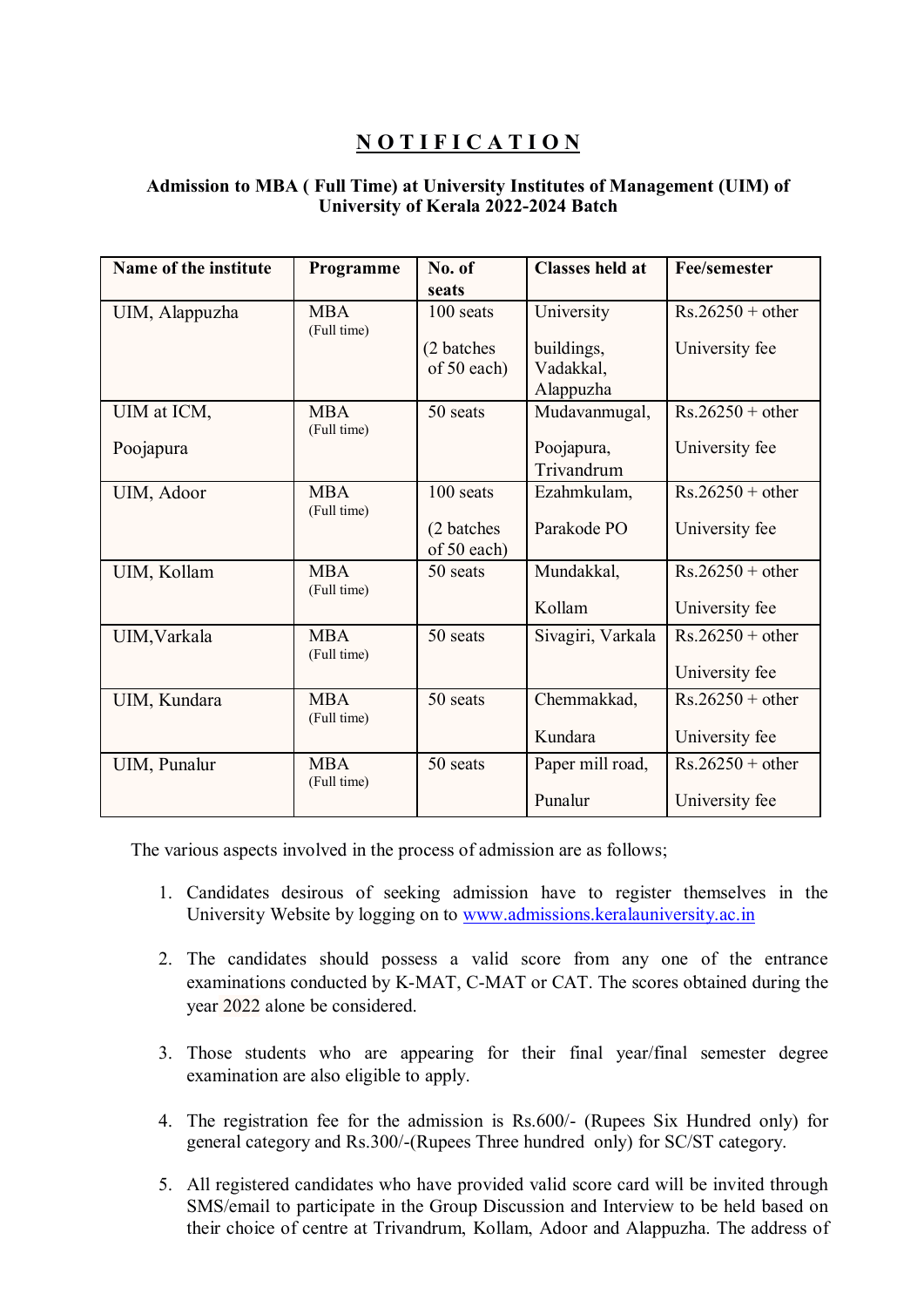the centres are given below:

| $Sl$ . No.     | Centre             | <b>Address</b>                                                                                             | Phone no.                  |
|----------------|--------------------|------------------------------------------------------------------------------------------------------------|----------------------------|
| 1              | Thiruvananthapuram | Institute of Co<br>Mudavanmughal, 9446396707<br>Management,<br>Pojappura PO<br>Thiruvananthapuram - 695012 | operative   0471-2341326   |
| $\overline{2}$ | Kollam             | 104 A, Mundakkal Industrial Area 0474 276 5100<br>Rd, Mundakkal, Kollam, Kerala 9895509828<br>691001       |                            |
| $\mathfrak{D}$ | Adoor              | Emson Buildings, Parakkode.P.O. 0473-4244500<br>Adoor 691554                                               | 9447554390                 |
| 3              | Alappuzha          | Kerala University<br>Building,<br>Vadakkal.P.O., Sanathanapuram,<br>Alappuzha 688003                       | 0477-2269289<br>9447252591 |

- 6. The provisional rank list for admission to the MBA programme will be prepared on the basis of the score obtained by the candidate in the Entrance Test (80% weightage), Group Discussion (10% weightage) and Interview (10% weightage). Only the score obtained will be considered for preparing the rank list. Hence care should be taken to ensure that the original score cards are scanned and mailed to [uimadmission2022@gmail.com before](mailto:%20uimadmission2022@gmail.com%20before) the last date of receipt of filled in application*.* Those failing to submit the same will not be included in the rank list
- 7. Once a candidate chooses a centre and pays the fee, he or she under any circumstances cannot be transferred to any other centre even if any vacancies are available. Hence care must be taken while choosing a centre.
- 8. After the registration process is over, there is no need to send the hard copies to the University/ UIM. Once the print out page appears, the candidate has registered successfully.
- 9. Those who obtain degree from University of Kerala and awaiting final semester/final year results alone will be given admission based on an undertaking that they will produce the results before registration to first semester examination.
- 10. Candidates who have passed their Degree or Master's Degree from other Universities should produce the Eligibility Certificate issued by the University of Kerala (Course Equivalency Certificate) at the time of admission. Only those candidates who produce eligibility certificate and mark lists of Degree or Master's Degree from other universities, at the time of counseling, will be considered for admission.
- 11. The counseling for admission will be held at Golden Jubilee Hall, University of Kerala, Karyavattom. In the absence of eligible SC/ST candidates, the same will be filled by candidates belonging to OEC category and subsequently by SEBC candidates and finally by General candidates.
- 12. The fee once paid shall not be refunded.
- 13. In case of number of candidates alloted to a centre is insufficient, University reserves the right to allot the students to a *nearby* centre.
- 14. When the ranklist for UIMs get exhausted, the students who did not get admission *from* the ranklist for IMK, Karyavattom shall be considered for filling up the vacancies in UIMs.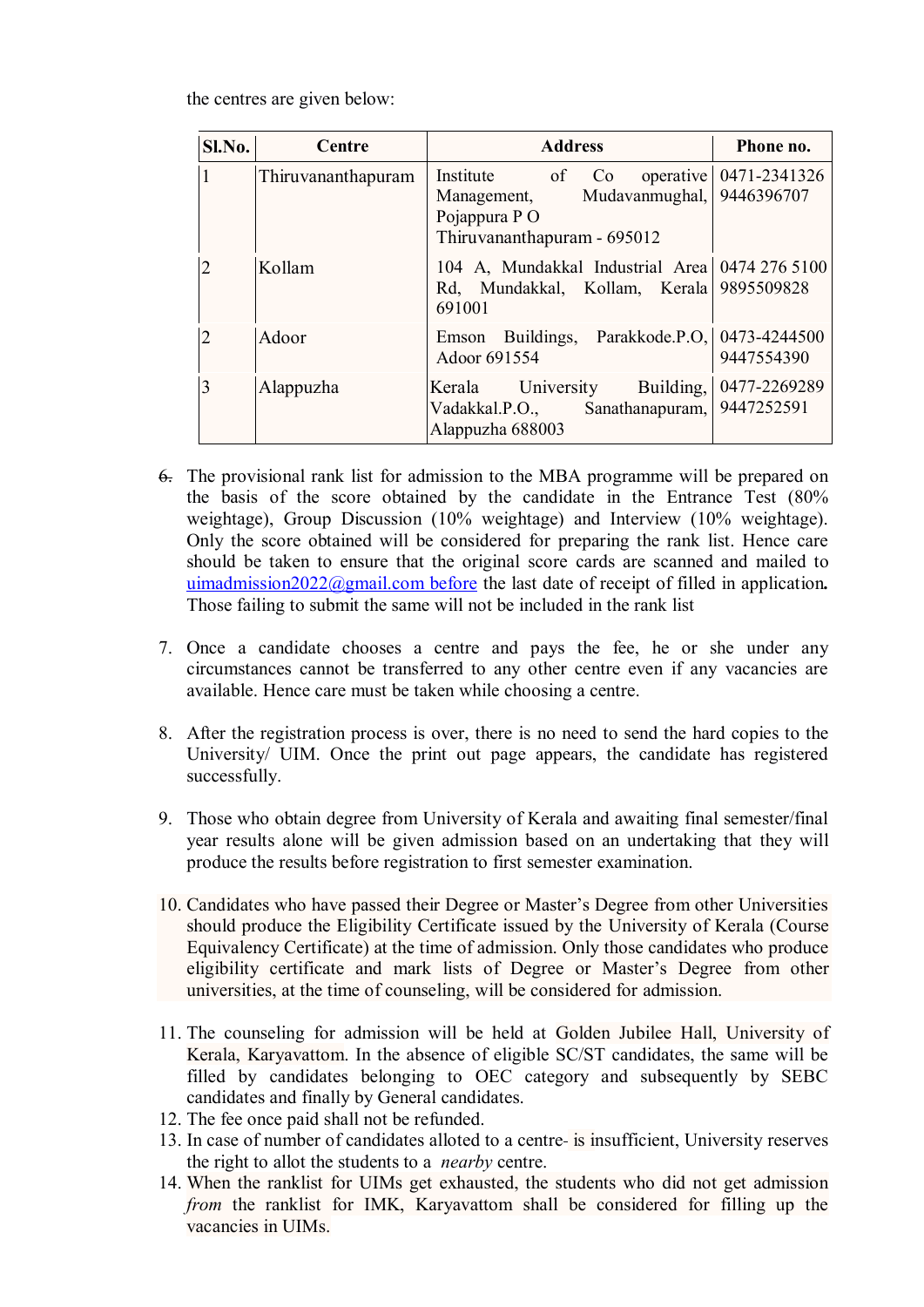## **Eligibility for admission:**

The candidate should have passed the degree from any Indian University, under the regular stream, recognized by the University of Kerala and shall be in the 10+2+3 pattern (or in 10+2+4 pattern). In all the cases the student should have passed the degree examination with not less than 50% marks/equivalent grade (no rounding off allowed)in Part III /core plus complimentary in BA, B.Sc., B.Com. etc., or 50% marks/equivalent grade (no rounding off allowed) in aggregate in case of B.E/ B.Tech, B.Sc. (Agri.) and other 4/5 year degree courses. The candidates, who have passed MA/M.Sc./M.Com.or any other PG Degree recognized by the University of Kerala with 50% of marks/equivalent grade in aggregate, are also eligible for admission. SC/ST and SEBC candidates shall be given relaxation as per University rules.

| Sl.No.         | <b>Seat reservation</b>                                                                                                                                                                                                 | Percentage |
|----------------|-------------------------------------------------------------------------------------------------------------------------------------------------------------------------------------------------------------------------|------------|
|                | Merit (On the basis of merit)                                                                                                                                                                                           | 50         |
| $\overline{2}$ | Socially and Educationally Backward Classes<br>(SEBC)<br>(a) Ezhava (EZ) $8\%$<br>(b) Muslim (MU) $7\%$<br>(c) Latin Catholic /SIUC (LC) 1%<br>(d) Other Backward Christian (BX) 1%<br>(e) Other Backward Hindu (BH) 3% |            |
| 3              | *Economically backward among forward<br>communities (BPL)                                                                                                                                                               | 10         |
| 4              | Scheduled Castes/ Scheduled Tribes<br>Scheduled Castes 15%<br>Scheduled Tribes 05%                                                                                                                                      | 20         |

## **Mandatory Reservation:**

\*Candidates who enjoy communal reservation such as SEBC, SC/ST who have **BPL endorsement in the Ration Card are not eligible for BPL reservations.** Only candidates belonging to Forward Communities who are Economically Backward are eligible for BPL reservations as per G.O.(M.S)No.108/2008/H.Edn dated 20.09.2008.Such candidates must produce BPL certificate from the Village Officer/Revenue Authority concerned.

**Note:** As per U.O AcB/I/Admns BC/2008 dated 20.09.2008, **for reservation of 20% seats under SEBC, the total seats for PG Programmes in an institution will be taken as one unit**. If necessary, for allotment of such seats, rotation system will be followed.

**Note:** (a) Thiyya and Billava will be considered as Ezhava Community for reservation.

(b) For SEBC candidates, Annual Family Income should be below Rs.**6** lakhs for getting the Reservation benefit.